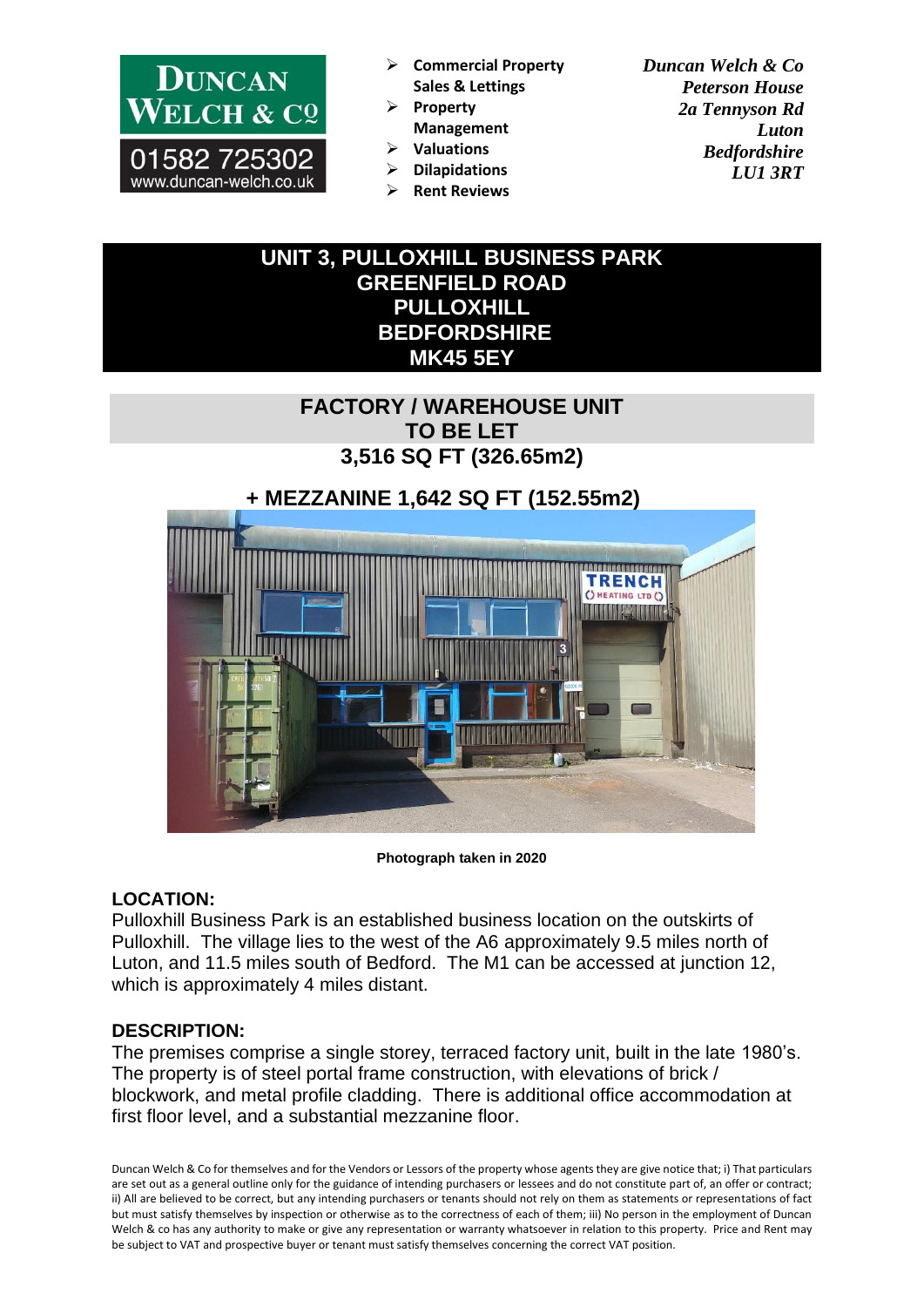

**SIZE:** 3,516 SQ FT (326.65 m2) + mezzanine 1,642 SQ FT (152.55 m2).

# **AMENITIES:**

Minimum Eaves Height 17ft Up & Over Loading Door 15ft high approx Male & Female WC's Kitchen / Staff Room Ground Floor Reception Office First Floor Offices Fluorescent Lighting Three Phase Electricity Substantial Mezzanine Gas Warm Air Heating to Factory

### **TENURE:**

The premises are available on a new full repairing and insuring lease, for a term to be agreed. The lease will exclude Sections 24 to 28 of The Landlord & Tenant Act 1954.

# **RENT:**

£39,950.00 per annum exclusive.

**VAT** will be applied to the rent.

### **BUSINESS RATES**:

The premises currently have a rateable value of £26,250 with effect from the 1<sup>st of</sup> April 2017. This is the gross rateable value, not the amount payable

### **IMPORTANT:**

Any services, fixtures fittings, appliances and other items of equipment referred to in these particulars have not been tested by this firm. Therefore, no warranty can be given in respect of their operation. Prospective occupiers should satisfy themselves as to their condition.

**Estate Service Charge:** The tenant to reimburse the landlord the cost of the annual estate service charge.

**Building Insurance Premium**: The tenant to reimburse the landlord the cost of the annual building insurance premium

### **LEGAL COSTS:**

The ingoing tenant to be responsible for payment of the landlord's legal costs in this matter.